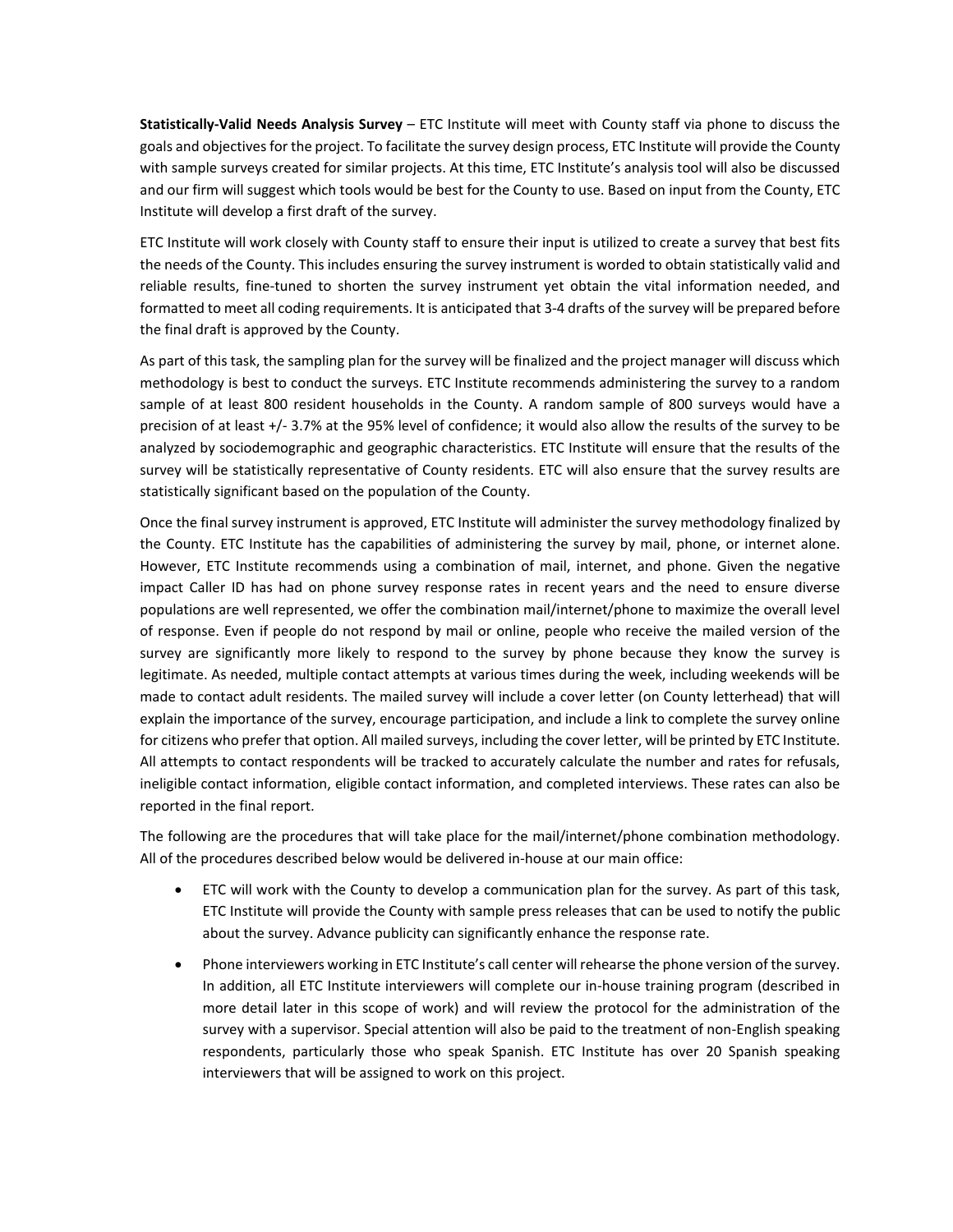- ETC Institute will mail a copy of the survey instrument and a postage-paid return envelope to each of the households that were selected for the survey. The survey will include a letter on County letterhead that explains the purpose of the survey and that indicates all survey responses will remain anonymous. Even if residents do not respond to the mailed version of the survey, sending the survey prior to contacting residents by phone increases the response rate because residents know the survey is legitimate. Portions of the cover letter and survey can be translated into Spanish to provide Spanish speaking residents with assurances about the legitimacy of the survey.
- The cover letter will list a toll-free number that residents can call if they have questions about the survey. The cover letter will also contain a link to an online version of the survey for those who prefer to complete the survey online.
- Approximately 10-14 days after the surveys are mailed, ETC Institute will e-mail a link to the online version of the survey to households that received a survey in the mail. These e-mail follow-ups will significantly increase the response rate. This will greatly reduce the probability that the results are affected by non-response bias. Non-response bias can be a major drawback to surveys that are administered by mail alone or phone alone. When completing the online survey, residents are required to enter their home address at the end of the survey to validate their response. This is how ETC Institute can track and only include responses from residents who were randomly selected for the survey. This will also ensure that one survey is completed per household.
- Phone follow-ups will be concentrated on demographic and geographic areas where the response to the mail and online survey is low. This will ensure the survey is representative of the entire County both demographically and geographically.
- Open Internet (Non-Random Sample Survey): In addition to offering the survey to randomly sampled residents, ETC Institute can offer the same web survey to the County. This would provide the County with a comparable survey to offer as part of the County's public outreach process. Through the use of specific design features, ETC can distinguish between the random sample responses and the general public responses.

ETC Institute is prepared to work with the County to determine the methodology that best suits the needs of the County.

Ensuring Representation for Non-English-Speaking Populations: ETC Institute has designed and administered surveys in some of the nation's most diverse communities including: San Bernardino County (CA), Arlington County (VA), Miami-Dade County (FL), Cameron County (TX), Yuma County (AZ), and Long Beach (CA). More than one-third of the residents in several of these communities were foreign-born.

We will guarantee the results of the survey are statistically representative of the County.

In order to ensure the non-English speaking residents of a community are well represented, ETC Institute is able to do the following:

- The cover letter that is sent with the mailed version of the survey can contain information translated into other languages.
- ETC Institute will establish a toll-free number non-English (and English) speaking residents can call. Non-English-speaking interviewers from our firm will be available to administer the survey over the phone. Other languages can be made available if needed.